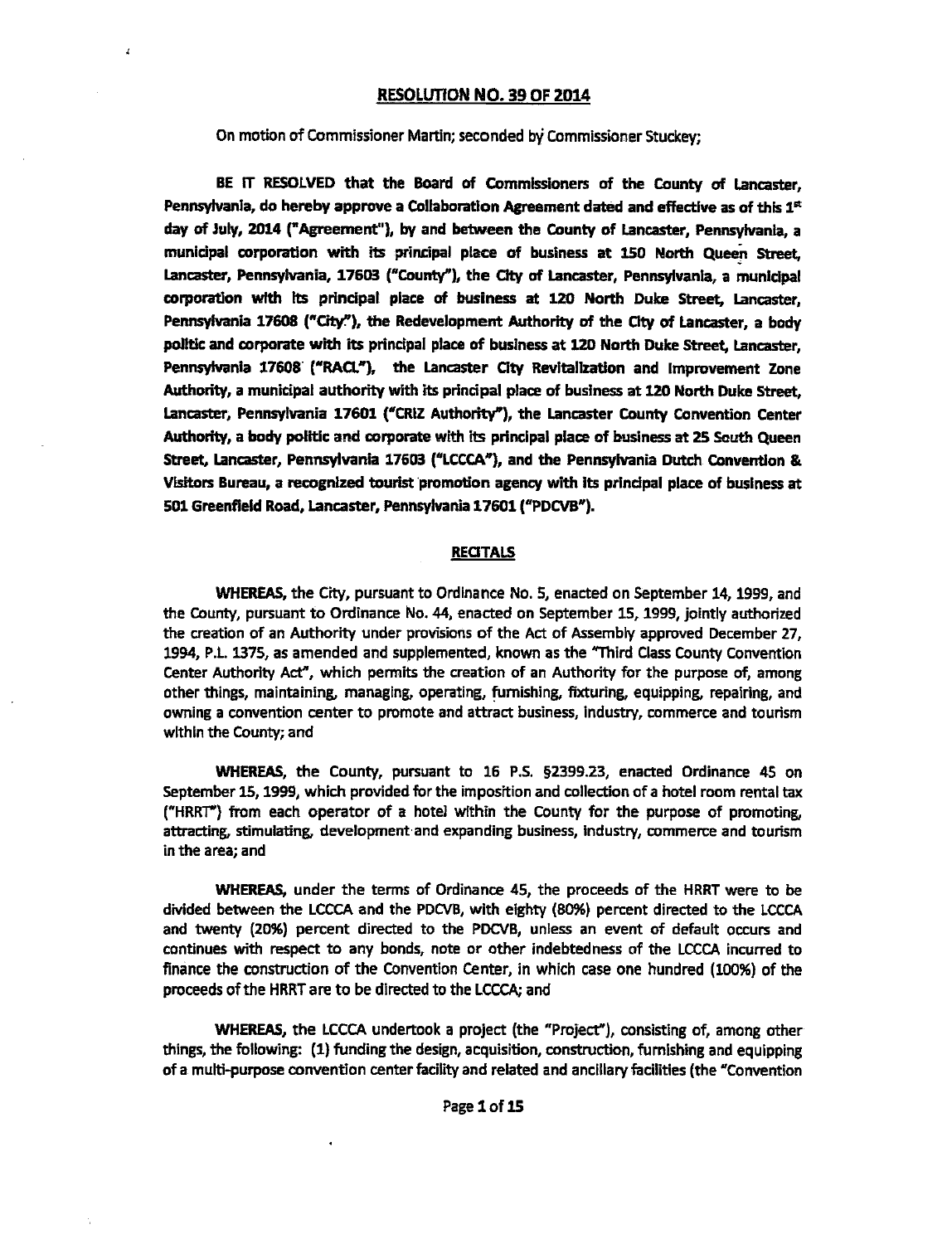Center Unit"); **(2)** funding necessary reserves for the Projea; (3) the establishment of necessary **reserves** and other funds; and (4) funding the costs and expenses of issuance of the bonds Issued to finance the Project; and

**WHEREAS,** to finance the **wsts** of the Project, the **LCCCA** issued its Hotel Room Rental Tax Revenue Bonds, Series of **2003** in the aggregate principal amount of **\$40,000,000 (the**  "Original **2003** Bonds") and its Hotel Room Rental Tax Revenue Bonds, Series of **2007** in the aggregate principal amount of \$23,920,000 (the "Original 2007 Bonds"); and

WHEREAS, the Original 2003 Bonds were issued pursuant to the terms of a Trust lndenture dated as of Oecember 15, **2003,** as amended and suppiemented **by** a First Supplemental Trust lndenture dated as of March **15, 2007,** as further amended and supplemented (the "Original **2003** indenture"), between the LCCCA and Manufacturers and Traders Trust Company, as trustee (the "Trustee"); and

WHEREAS, the Original **2007** Bonds were issued pursuant to the terms of a Trust Indenture dated as of March 15, **2007,** as amended and supplemented (the "Original **2007**  Indenture'), between the **LCCCA** and the Trustee; and

WHEREAS, on October 29, 2003, the County enacted Ordinance 73, pursuant to which the County authorized the execution of a Guaranty Agreement dated as of December **15,2003**  among the County, **the LCCCA** and the Trustee with regard to a portion of the Original **2003**  Bonds, pursuant **to** which the County has guaranteed a portion of the LCCCA's obligations to replenish the Debt **Senrice Reserve** Fund required by the Original **2003** Bonds in **the** event the funds on deposit therein fall below the minimum level required by the indenture, up to a maximum of **\$1,!506,960.00** in any fiscal year and an overall maximum of appraximately **\$zo,ooo,ooo.oo;** and

**WHEREAS,** on August **25,2011,** the LCCCA authorized the amendment and testatemem of the Original **2003** Bonds as the Amended and Restated Hotel Room Rental Tax Revenue **Bonds,** Series of **2003** (as so amended and restated, the **"2003** Bondf), which added a new interest rate and included other necessary amendments in connection therewith, issued pursuant to **the** Original **2003** Indenture, amended and supplemented by an Amended and Restated Trust Indenture (as so amended and restated, the **"2003** Indentutz'') and purchased **by**  Wells Fargo Bank, National Association (the "Bank") pursuant to the terms of a Continuing Covenants Agreement between **the** Authority and the Bank (the **"2003** Continuing Covenants Agreement"); and

WHEREAS, on August **25, 2011,** the **LCCCA** also authorized the amendment and restatement of the Original **2007** Bonds as the Amended and Restated Hotel Room Rental Tax Revenue Bonds, Series of 2007 (as so amended and restated, the "2007 Bonds" and, together with the **2003** Bonds and any bonds issued to refinance the **2003** Bonds and/or the **2007** Bonds, the "Bonds"), which added a new interest rate and included other necessary amendments in connection therewith, issued pursuant to the Original **2007** Indenture, as amended and supplemented **by** an Amended and Restated **Trust** Indenture (as so amended and restated, the **"2007** Indenture" and, together with the **2003** Indenture, the 'Indentures") and purchased by the Bank pursuant to the terms of a Continuing Covenants Agreement between the Authority and the Bank (the **"2007** Continuing Covenants Agreement" and, together **with** the **2003**  Continuing Covenants Agreement, the "Continuing Covenants Agreements"); and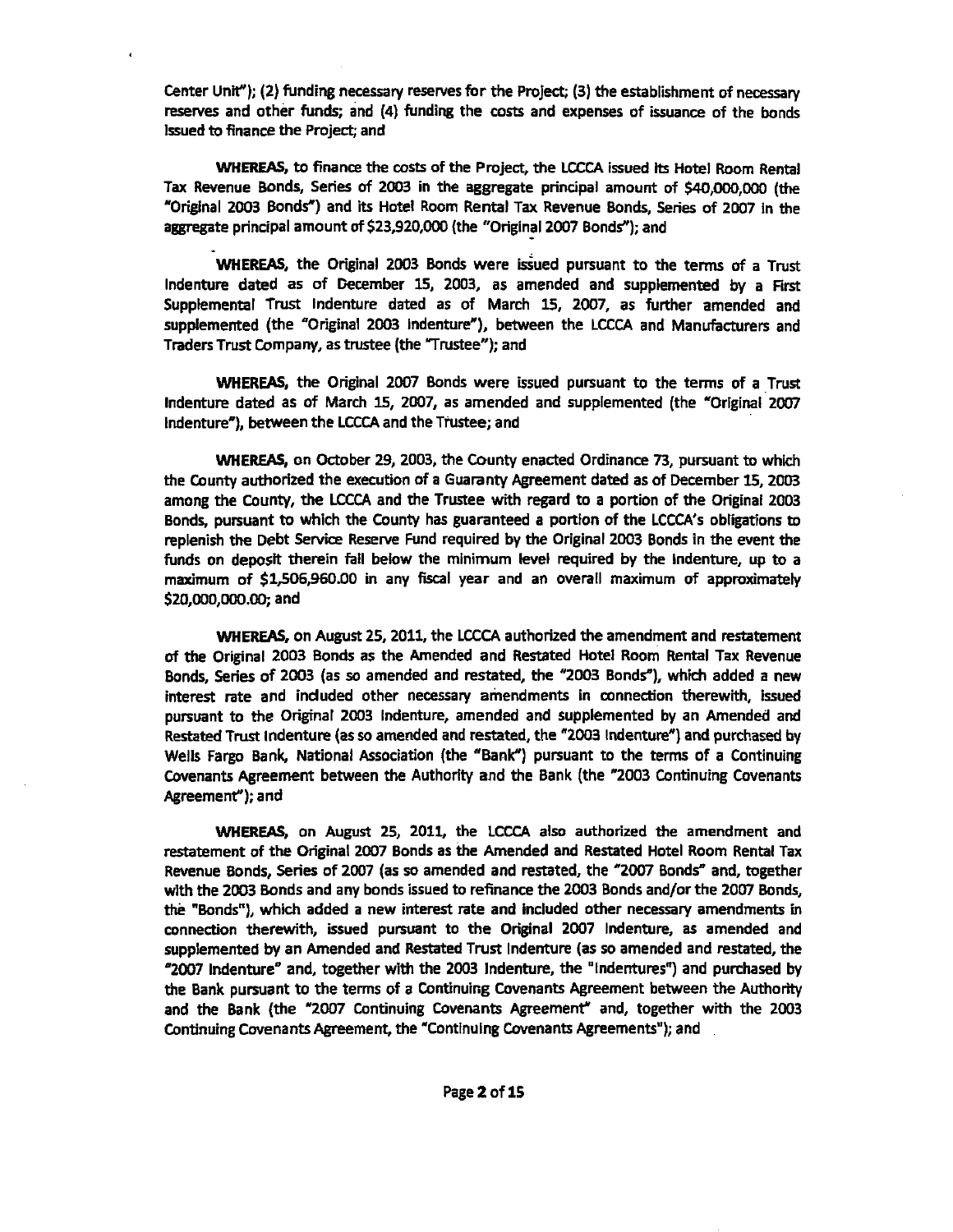**WHEREAS, the Bonds, the Indentures, the Continuing Covenants Agreements and all** other documents, agreements and instruments executed in connection therewith are collectively referred to herein as the "LCCCA Bond Documents"; and

**WHEREAS,** the interest **rate** modes then in **effect** pursuant to **the** Continuing Covenants Agreements of the Bonds were effective untJl March **1, 2OU,** which date has been **extended** by the parties until July **1,2014;** and

**WHEREAS,** as **p&** of the terms and conditions of the LCCCA Bond Documents, the LCCCA was required to'complete a study of its operations and sales in anticipation of **the**  negotiation of amended financing terms offered by the Bank; and

WHEREAS, the LCCCA complied with this condition by hiring Convention, Sports & Leisure **("CS&LU),** which issued its report in May **2012** recommending changes **to** operations, contracts, marketing efforts, and the like to ensure the continued future viability of the Project; and

**WHEREAS, the LCCCA, with the benefit of the CS&L report and support from certain** community stakeholders, began negotiating with the Bank beginning in August **2012** on the refinancing **of** the Bonds; and

**WHEREAS, in the meantime, between April 1, 2012 and January 1, 2013, and again from** April **1,20l3** through the present, all **HRRT** revenues were diverted to **the LCCCA** in accordance with Ordinance 45 during those periods; and

**WHEREAS,** based on current projected revenues and expenses, including the interest accruing on the Bonds, **it is** currently not projected that the HRRT revenues will revert to the 80/20 distribution ratio to the LCCCA and PDCVB for the foreseeable future; and

**WHEREAS,** despite their negotiations the LCCCA and the Bank were unable to reach agreement on financing **terms** before March **1, 2013,** and therefore agreed to extend the current financing tens until the current expiration of July 1, **2014,** pursuant to five separate extensions; and

**WHEREAS, on May 19, 2014, the Bank presented a Term Sheet to the LCCCA that details** the **terms** and conditions for the continued holding of all of the issued and outstanding Bonds (the "Term Sheet") for a period of five (5) years fmrn the date of closing, a copy of which **is**  attached hereto as Exhibit "A"; and

WHEREAS. the LCCCA desires to accept the terms and conditions of the Term Sheet and authorize and take any and all actions required thereunder, **so** that the Bank will agree to continue to own **the** Bonds for an additional five (5) year period; and

**WHEREAS,** the parties hereto acknowledge and agree that the long-term financial **stability of** the Convention Center to **be** provided by a five (5) year financing commitment is important to the marketability of the Convention Center and, in turn, the promotion and attraction of business, industry, commerce and tourism within the County; and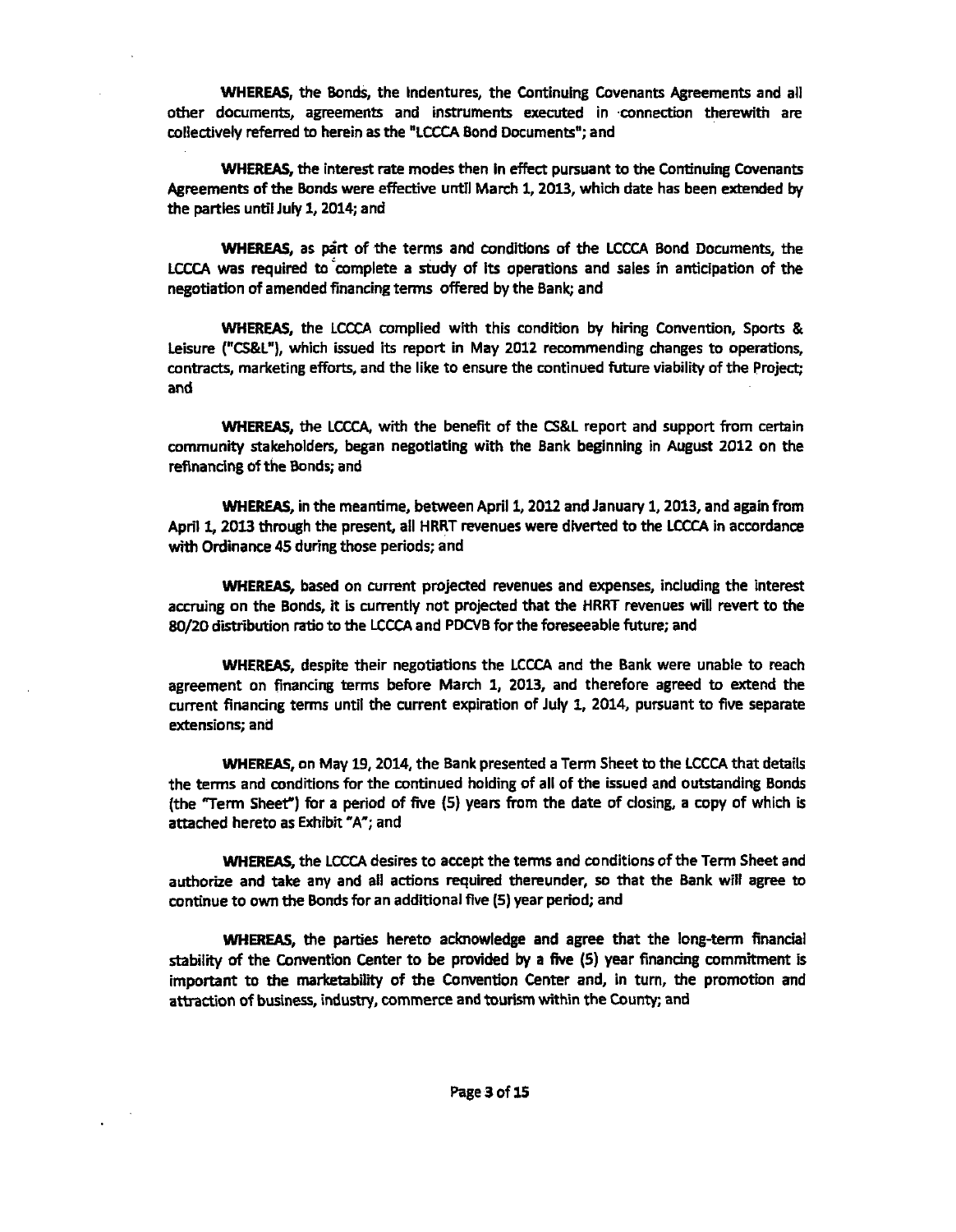**WHEREAS,** the parties hereto acknowledge that the promotion and attraction of business, industry, commerce and tourism within the County is essential to their respective missions and businesses, and therefore the acceptance of the Term Sheet **by** the LCCCA is desirable and valuable to each of them individually as entities.

NOW, **THEREFORE,** for good and valuable consideration, the receipt and sufficiency of which is mutually acknowledged, and with the intent to be legally bound hereby, the parties hereto covenant and agree that:

#### TERMS AND CONDITIONS

#### 1. **Contributions of the LCCCA**

- 1.1 Marketing
	- 1.1.1 LCCCA agrees to make payments to the Convention Center Unit's operator for the purpose of targeting marketing activities to attract Priority 1 and Priority 2 events at the Conventlon Center, as more fully set forth in Section 6 below. The funding amount shall be Thirty-Five Thousand Dollars **(\$35,000.00)** per year through 2020. The payments shall be funded from the LCCCA's Agency Account.
	- 1.12 The LCCCA agrees to approve an annual **rnarketlng** budget and bansfer the available funds and disburse the following minimum annual expenses for marketing Priority 1 & Priority 2 events.

2014-2015 \$229,000.00 2015-2016 \$242,000.00 2016-2017 \$291,000.00 2017-2018 \$340,000.00 2018-2019 \$389,000.00 2019-2020 \$405,000.00 2020-2021 \$423,000.00

- **1.1.3** Payments by LCCCA for the marketing funding set forth in this Section shall be made directly to the Convention Center Unit's operator, and are due in four (4) equal instalhents'on July 1, September **1,** October 1, and December 1 of each year, for that year's marketing campaign.
- **1.1.4** LCCCA's obligations hereunder are fora seven (7) year period between July 1,2014 and June 30,2021.
- 1.1.5 The annual marketing budget prwlded in this Section 1.1 is **excius'k** of the costs allocated by the Convention Center Unit's operator for the sales at the Convention Center Unit ("Conwention Sales"). Such Convention Sales expenses Include, but are not limited to, payroll of the Convention Center Unit's operator's staff allocated to the Convention Center Unit including **but** not limited to payroll, benefits, payroll taxes, incentives, sick time, vacation and holiday pay property allocable to aIl Convention Center events in accordance with the cost allocation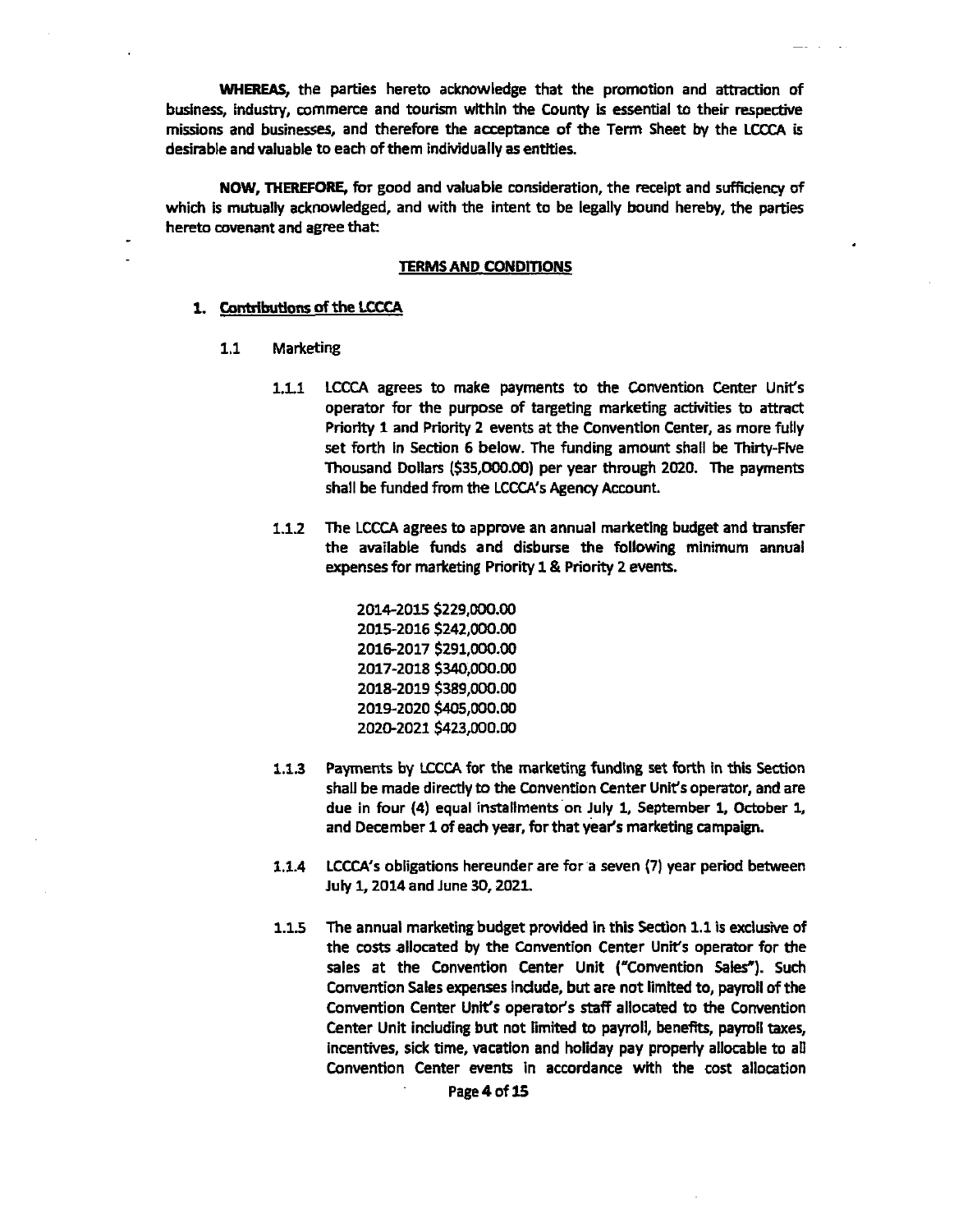provisions set forth in the IHR Guidelines identified in the Second Amendment to the JDA (defined herein). The LCCCA shall at all times continue to budget **for** and fund the appropriate level of Convention Sales expenses to ensure the Convention Sales function is appropriately carried out by the Convention Center Unit's operator.

- **12** Fumlture, Fixtures and Equipment
	- **1.2.1 LCCCA** hereby adopts and accepts **the** followihg FF&E and Capital Reserve funding schedule as applicable to the LCCCA for the years provided, the monies for which shall be deposited into an FF&E and Capital Reserve Account owned and maintained by the **LCCCA:**

1.2.1.1 2012 \$200,000 1.2.1.2 2013 \$300,000 1.2.1.3 2014 \$400,000 1.2.1.4 2015 \$700,000 1.2.1.5 2016  $$700,000$ 1.2.1.6 2017 \$800,000 1.2.1.7 2018 \$900,000 1.2.1.8 2019 \$900,000 1.2.1.9 2020 \$900,000

**1.2.2** Funding by the **LCCCA** pursuant to the FF&E and Capital Reserve funding schedule adopted herein shall occur

> within fifteen (15) days of receipt of any disbursement from the CRlZ for that year or on January 1 of that year, **whichever** is later By July **1,2016,** the **LCCCA** musts have contributed into an **FF&E** and Capital Reserve Account, **from** whatever **source,** a total of **\$2.3** million dollars.

**1.2.3** The LCCCA shall be required to disburse funds from the FF&E and Capital Reserve Account solely for the repair, replacement and renovation of **FF&E** and **capital** Improvements to maintain the Quality Standards in the existing Convention Center Unit and Common Elements of the Condominium.

## **2. Contribution of the PDCVB**

**2.1** The **PDCVB** agrees to execute and deliver an irrevocable letter directing the **Lancaster** County Treasurer to direct one hundred **(100%)** percent of the HRRT revenues to the LCCCA for a minimum period of five (5) years, effective with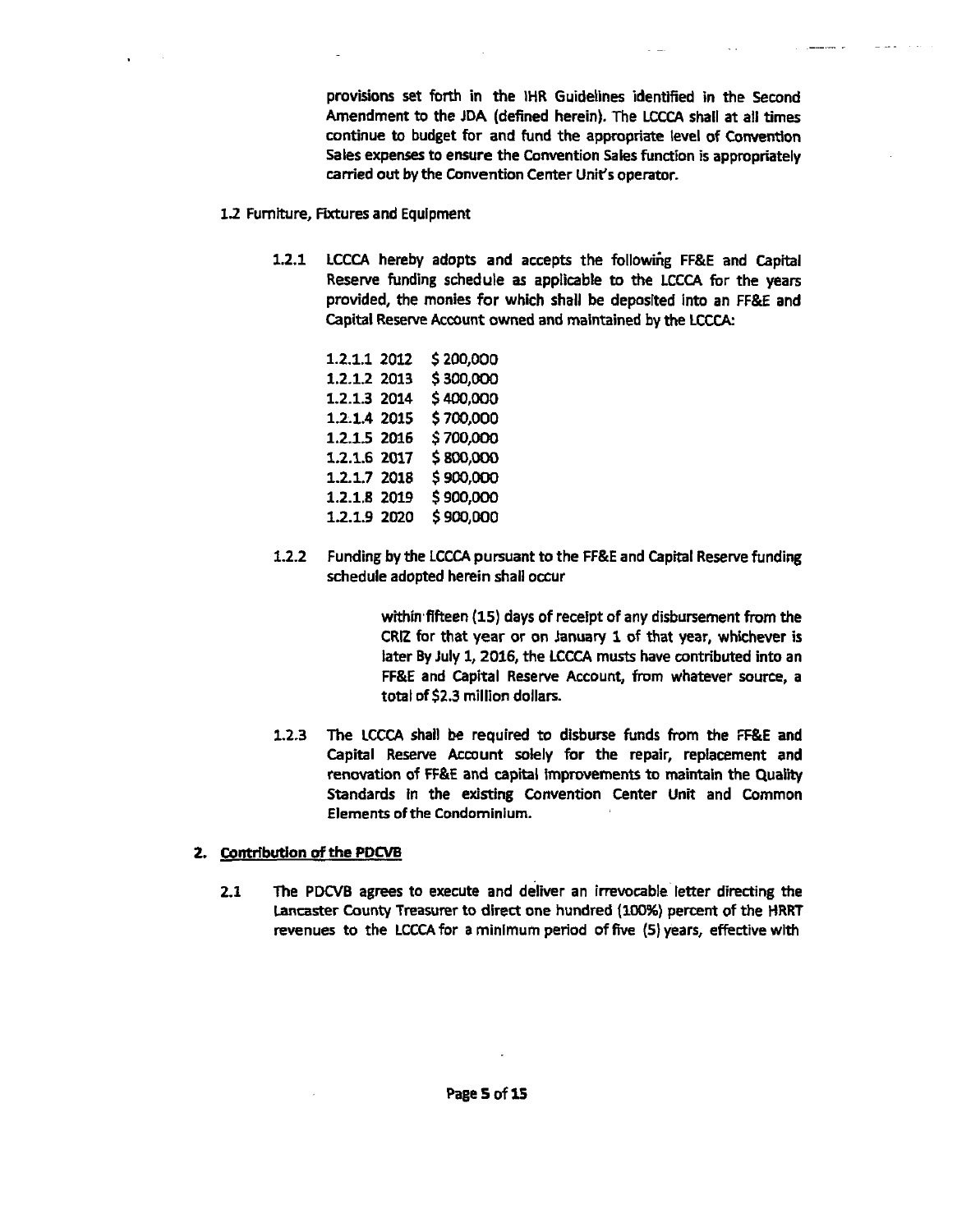disbursements in July **2014** and ending with disbursements in June **2019.**  Commencing with disbursements occurring in July 2019, the terms of Lancaster County Ordinance 45 shall again govern the distribution of HRRT revenues. If for any reason during this period the PDCVB receives a check for payment of HRRT revenues from any entity other than as provided in Section 2.2, the PDCVB agrees to endorse said check over and deliver same to the LCCCA within two (2) business days.

- **2.2** The parties agree that, if, as of December 31, 2016, 2017 and/or 2018 (i) the funds and/or cash equivalents on deposit under the indentures exceed Five Million Seven Hundred and Fifty Thousand Dollars **(\$5,750,000.00)** after payment of all obligations of **the** LCCCA then due and owing (including, but not limited to, those as set forth more fuiy in this Agreement and all LCCCA Bond Documents) and (ii) the LCCCA certifies in writing that it is not in breach of this Agreement or any LCCCA Bond Document, then the LCCCA shall notify the Trustee to remit payment of .the lesser of (i) any funds in excess of **\$5,750,000.00** to the PDCVB and **(ii)** an amount not to exceed the equivalent of twenty **(20%)** percent of **the** HRRT revenues for that year.
	- **2.2.1** By way of example only, **if** HRRT revenues for **2016 are \$5,000,000.00,**  twenty (20%) percent would equal \$1,000,000.00. If the LCCCA reserve fund as of December **31,2016,** were \$6,250,000.00, and the LCCCA has met its financial obligations including but not limited to funding the operating expenses for the Convention Center Unit, induding the required **FF&E** and Capital Reserve Account and annual marketing expenses and certified to its continuing compliance with this Agreement and **each** LCCCA Bond Document, the LCCCA would notify the Trustee to remit payment in the amount of \$500,000.00 to the PDCVB.
	- **2.2.2** Any payment made pursuant to this Section by the LCCCA/Trustee shall be made no later than January **15** immediately following the test date. .
- **2.3** The PDCVB expressly acknowledges and concedes that, fn the absence of **the**  LCCCA's acceptance of the Term Sheet from the Bank, which includes a requirement that the PDCVB consent to this diversion of HRRT revenues, the terms and conditions of the LCCCA Bond Documents would likely **result** In the diversion of One Hundred Percent **(100%)** of those revenues for the indefinite future, and therefore this Agreement provides access to **future** revenues to which they may not otherwise be entitled.

# 3. **Contribution of** the City

- 4.1 Marketing Consortium
	- 4.1.1 The Redevelopment Authority of the City of Lancaster agrees to make annual payments to the Convention Center Unit's Operator for the purpose of targeting sales and marketing activities to attract Priority **1**  and Priority **2** events at the Convention Center, as more fully set forth in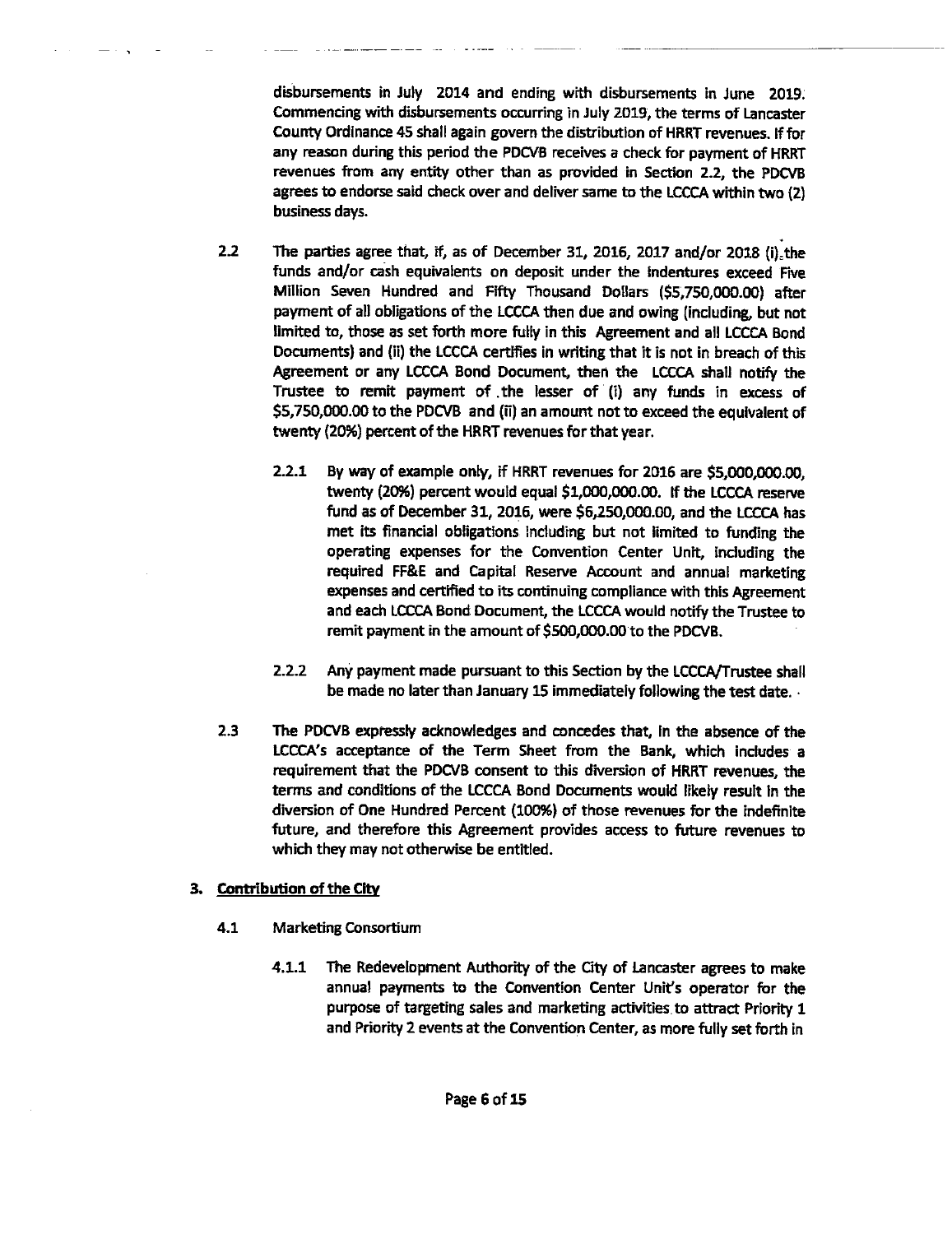Section 6 below. The annual funding amount shall be One Hundred Thousand Dollars (\$100,000.00).

- **4.1.2** Quarterly payments, due on the first day of each quarter in equal amounts, are to be made directly to the Convention Center Unit's operator.
- **4.1.3** WCL's obligations hereunder shall be for a period of seven (7) years following the effective date of this Agreement.
- **4.2 Furniture, Fixtures and Equipment** 
	- The **City** agrees to request the **City** Revitalization and Improvement  $4.2.1$ Zone (CRIZ) Board to make annual payments to the LCCCA for purposes of funding a portion of the LCCCA's obligations under the JDA and the Condominium Declaration to provide for the replacement of furniture, fixtures and equipment within the Convention Center, in the total amount of \$5,000,000.
	- $4.2.2$ The CRlZ annual obligations hereunder shall be as follows:

4.2.2.1 2014 \$500,000 4.2.2.2 2015 \$500,000 4.2.2.3 2016 \$700,000 4.2.2.4 2017 \$700,000 4.2.2.5 2018 \$800,000 4.2.2.6 2019 \$ 900,000 4.2.2.7 2020 \$900,000

- $4.2.3$ Payments shall be made on at least an annual basis directly to the **LCCCA to meet its obligations under Section 1.2.1, and are due no later** than January 31 of each calendar year, with the exception of the **2014**  and 2015 contributions, which are expected to be paid no later than December **31,2015.** Payments can be made more frequently, or on an advanced basis, at the discretion of the CRlZ Board.
- $4.2.4$ In the event the CRIZ Authority does not secure the necessary funds by December **31,** 2015, but secures the funds at a later **date,** the *CRU*  Authority shall remain obligated on the full **\$5,000,000 FF&E** and Capital Reserve Account payments provided herein, less any amounts paid by the City to that date pursuant to the Deficiency Guaranty **set** forth in Section **4.3** below.
	- **4.2.4.1.** In such case, the CRlZ Authority shall be required to remit to the LCCCA all **R&E** funds set forth for the years prior to the CRlZ Authority securing such **fonds** as set forth in Section **4.2.2**  above, plus the current year's funding amount, within fifteen **(15)** days of securing **such.** For example, if the **CRlZ** Authority secures its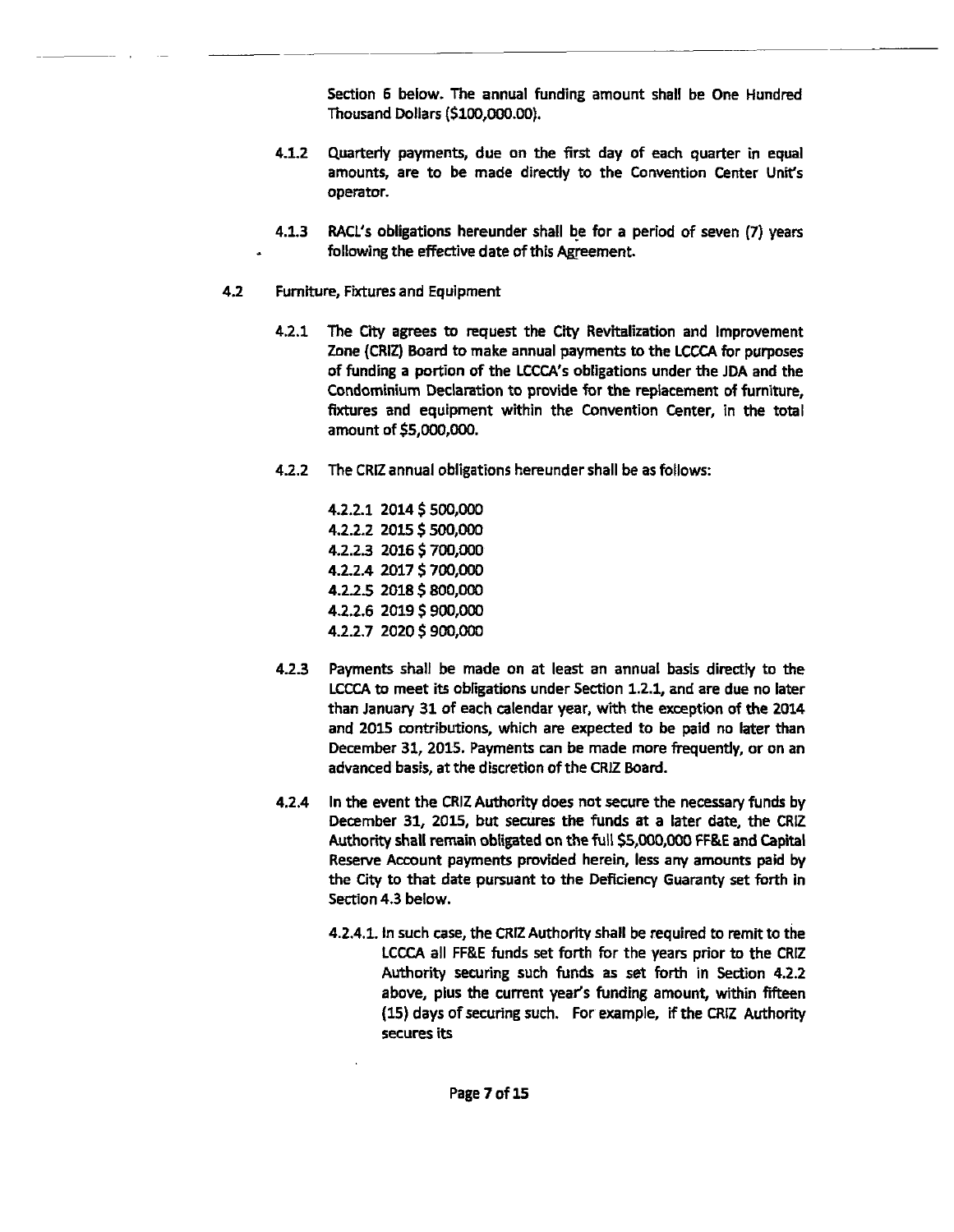initial funding in **2016,** the CRIZ Authority shall be responsible for remitting a total of **\$1,700,000** to the LCCCA within fifteen (15) days of securing such funds. All future funding shall occur as set forth in Section **4.2.2** and **4.23** above.

- **4.2.5** The unavailability of any funds provided to the LCCCA by the **CRlZ**  Authority under this section 4.2 shall not be a condition precedent to, **or**  provide relief from, the LCCCA's obligations to fund its FF&E and Capital Reserve'amounts.
- **4.3** Deficiency Guaranty
	- **4.3.1** The City agrees to provide a deficiency guaranty of funding towards the marketing and **FF&E** and Capital Reserve obligations of the LCCCA as set forth in section **1,** supra, in an amount not to exceed Two Million Dollars **(\$2,004000)** in total for the period of **2014** through **2020.**
	- **4.3.2.** The deficiency guaranty shall only be required and applicable in the event that the City's City Reinvestment and Improvement Zone (CRIZ) fails to advance funding to the LCCCA in accordance herewith. Should the CRIZ fail to raise funds sufficient to meet its funding obligations to the LCCCA pursuant to the schedule provlded herein, any payments made by the City pursuant to its deficiency guaranty shall operate to reduce the amount of **FF&E** otherwise due and owing as set forth in Section **4.2.2** above.
	- 4.3.3. The City's deficiency guaranty is subject to and conditioned upon approval by City Council of the City of Lancaster, adoption by the City Council of any necessary ordinances, and if required, approval by the Pennsylvania Department of Community and Economic Development under and pursuant to the Pennsylvania Local Government Unit Debt Act.

# **A r,ontribution of** the **County**

- **5.1** The County of Lancaster will pmvide a Guaranty of the timely payment of principal and interest due on the Bonds issued by the LCCCA to finance the Project, mandatory sinking fund redemptions and optional redemptions directed by the Authority **(but** not mandatory redemptions required by the Bank following the Mandatory Tender Date), to the extent permitted by the Local Government Unit Debt Act, to be expressed in a separate and speciflc Guaranty document.
	- **5.1.1** The County's Guaranty will be called upon only in the event that the proceeds available in the LCCCA Debt Service Reserve Fund (to be funded from the Hotel Tax Revenues monthly in the amount of **1/12** of the annual principal and interest) are insufficient to **satisfy** any principal, redemption and/or interest then due and owing on the Bonds. Any County payments **made** pursuant to this obligation may be reimbursed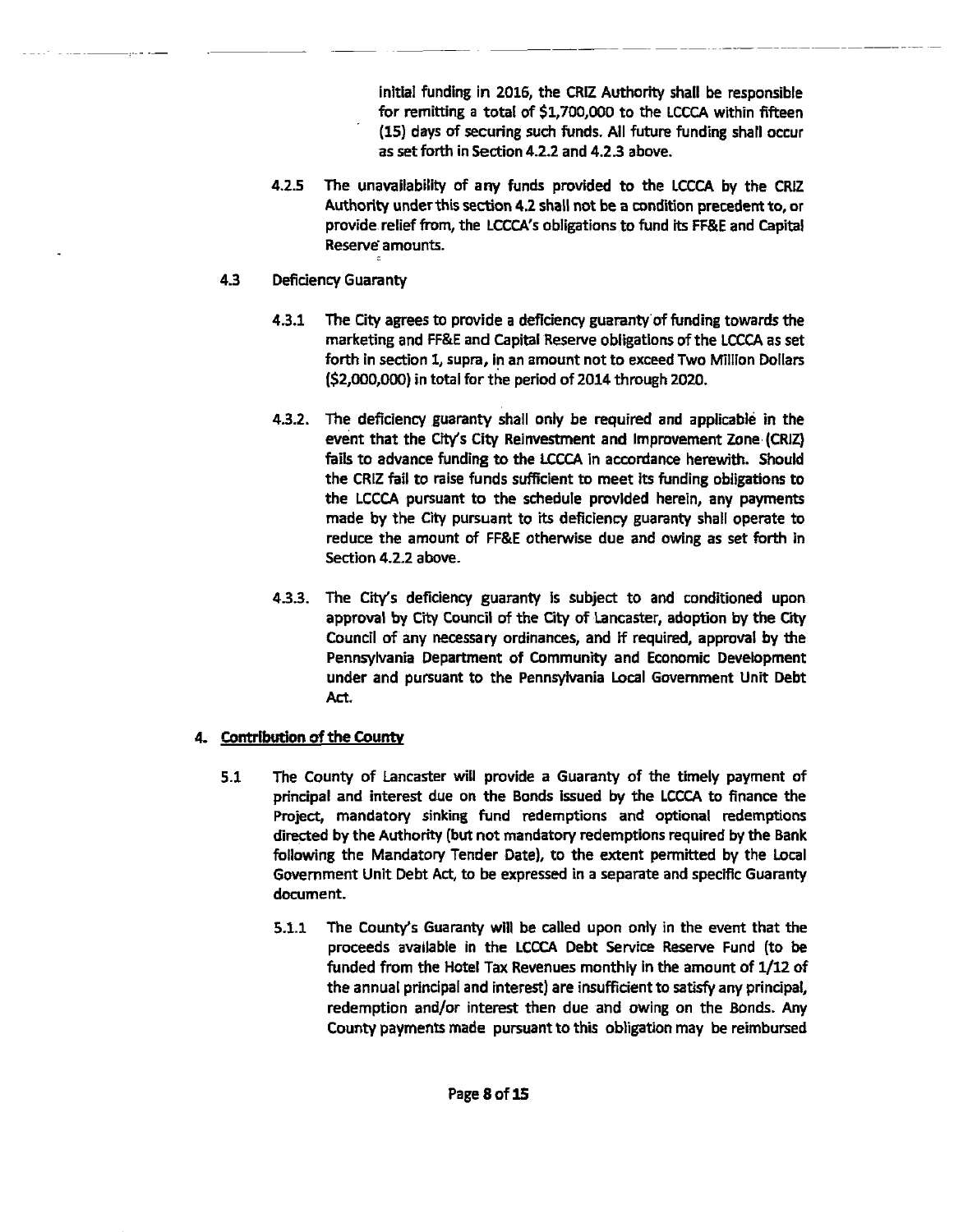from Hotel Tax Revenues after the minimum fund balance requirements in the indenture are satisfied, as is more fully described and set **forth** in **the** separate and specific Guaranty document and related documents.

- $5.1.2$ The **County's** willingness to enter into this Guaranty of the UCCA Bond payments is contingent upon, and directly related to, the offer and acceptance by Wells Fargo of an interest rate equal to the sum of (i) the Index (70% of **LIBOR** or **100%** of SIFMA) and **(ii)** the Applicabie Spread (initially 75 basis points, subject to the maintenance of certain ratings assigned to the long term, unenhanced general obligation debt of the County).
- $5.1.3$ The Hotel Room Rentat Tax revenues shall provide the source **of** funding for the obligations of the County with regard to the Guaranty.
- **5.2** This guaranty will remain in effect for the life of the Bonds.
- 5. Marketing Consortium
	- **6.1** The City (also representing RACL), **LCCCA,** and the County agree to the creation of a Marketing Consortium which, between **2014** and **2020,** shall set policy, provide direction, and advise the **LCCCA** as to oversight and appraval of the marketing expenditures recommended by the Convention Center Unit's operator associated with the activities set forth in Sections **1.1.1,1.1.3,** and **4.1**  in accordance with the Qualified Convention Center Management Agreement for the Lancaster County Convention Center dated January 23, **2002.** The preceding expendltures will be targeted for the marketing, advertising, promotion and financial incentives necessary to secure Priorfty 1 and Priority 2 events held at the Convention Center Unit.
		- $6.1.1$ Priority **1** events in the Lancaster County Convention Center **are** defined for these purposes as: multiple day, state, regional, and national conventions, tradeshows, corporate meetings and competitions that utilize the Convention Center Unit space and produce **500** or more peak night guestrooms and/or 1,500 total room night production (max 4 nights) with overflow rooms to Lancaster County that are above and beyond the rooms booked at the integrated Marriott hotel. This business must also generate room rental and/or other ancillary revenues for the convention center.
		- $6.1.2$ Priority 2 events in the Lancaster County Convention Center are defined for these purposes as: multiple day, state, regional, and national conventions, tradeshows, corporate meetings and competitions that utilize the Convention Center Unit space and produce 300 or more peak night guestrooms and/or 900 total room night production (max 4 nights) with overflow moms to Lancaster County that are above and beyond the rooms booked at the integrated Marriott hotel. This business **must** also generate room rental and/or other ancillary revenues for the convention center.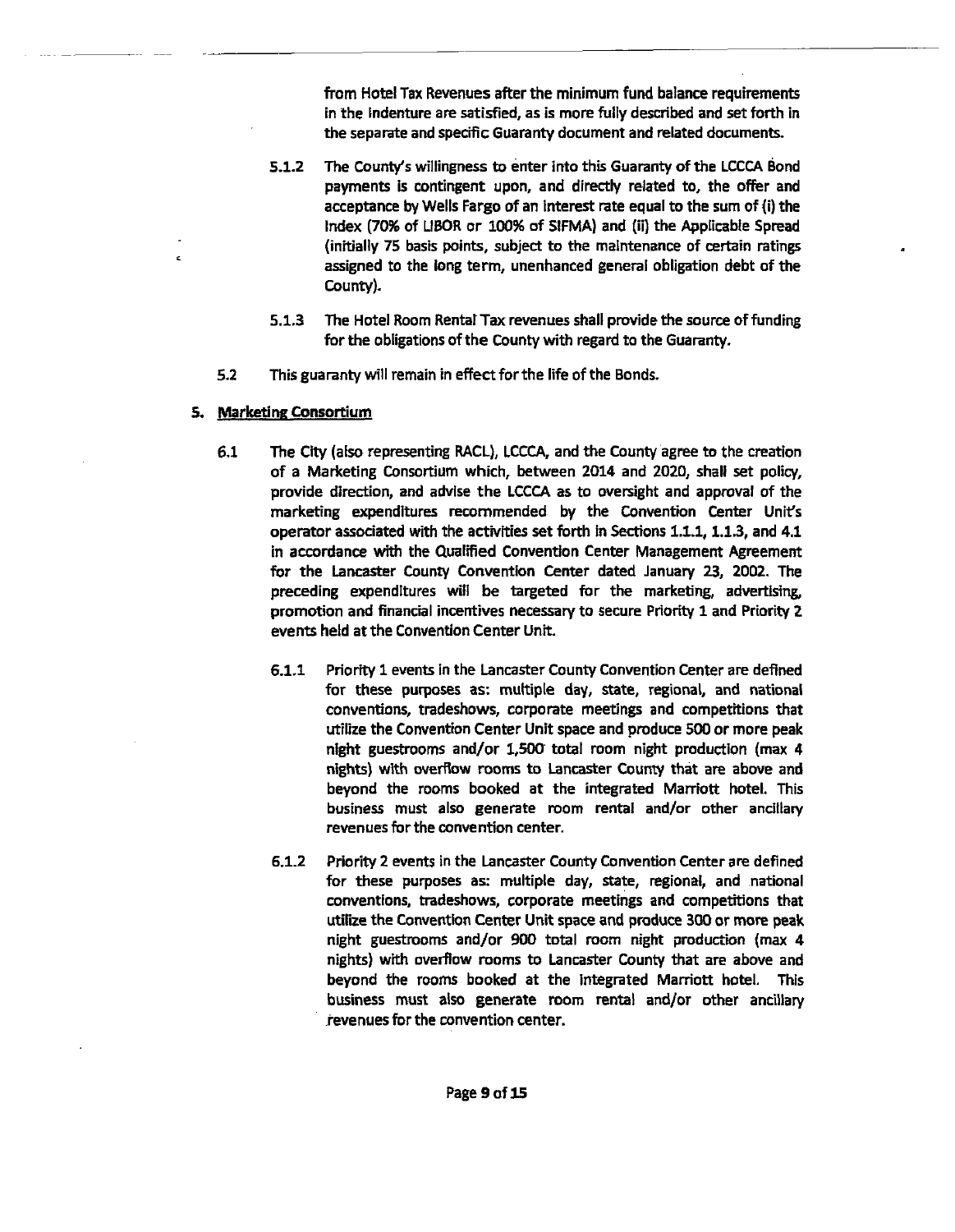- $6.2$ Day-to-day responsibility for the planning, administration, management, and implementation of the marketing plan for Priority **I** and Priority 2 events **is**  delegated to the Conventlon Center Unit's operator.
- $6.3$ The Convention Center Unit's operator will report efforts, results, and future plans on a quarterly basis to the Marketing Consortium.
- 6.4 Annually, the Convention Center Unit's operator will present to County Commissioners, at one of their public meetings, a summary of the year's marketing campaign. The presentation to the County Commissioners is to include typical Convention Center marketing and sales metrics. The Convention Center Unit's operator will also provide a financial accounting of the marketing plan; including stakeholder contributions, sales expenses, sales revenue, and economic impact **of** the public Convention Center.

# 7. **Default and** Remedies

- $7.1$ If an event of default has occurred and **is** continuing wlth respect to any LCCCA Bond Documents, then notwithstanding any agreement, expressed or implied, between or among the Bank, the Trustee, the County and the **ECCA** to **waive,**  modify or suspend enforcement of any of the rights of the Bank or obiigations of the **LCCCq** the LCCCA shall immediately notify the Trustee and the parties hereto that a defautt has occurred and for the purpose **of** instructing the Trustee to direct the County Treasurer to remit 100% of the HRRT into the Convention Center Authority Trust Fund which will be used by the LCCCA to meet its obligations under the LCCCA Bond Documents.
- $7.2$ An "Event of Default", for purposes of this Agreement, shall occur by any party hereunder **If that** party fails to comply with any provision or requirement contained or referenced in **this** Agreement or the Recognition **Agreements** (as amended); provided, no default shall occur hereunder unless written notice shall have been given to all parties to this Agreement and ten (10) days shall have elapsed after receipt of such notice without the cure thereof, provided, however, that if such default is not reasonably capable of being cured within such ten (10) day period and if the defaufting party shall have commenced to cure same, no default shall occur **so** long as such defaulting party continuously and diligently pursues the cure thereof to completion, but in no event to exceed sixty (60) days.
- $7.3$ Upon the occurrence and continuation of an Event of Default under this Agreement, any or all of the non-defaulting parties shall have the right to bring an action for specific performance of this Agreement, all **parties** hereto agreeing that monetary damages are not sufficient to make the other parties whole for a default under this Agreement.
- $7.4$ The parties hereto waive all rights to claim or assert consequential, special and punitive damages in connection wlth this Agreement.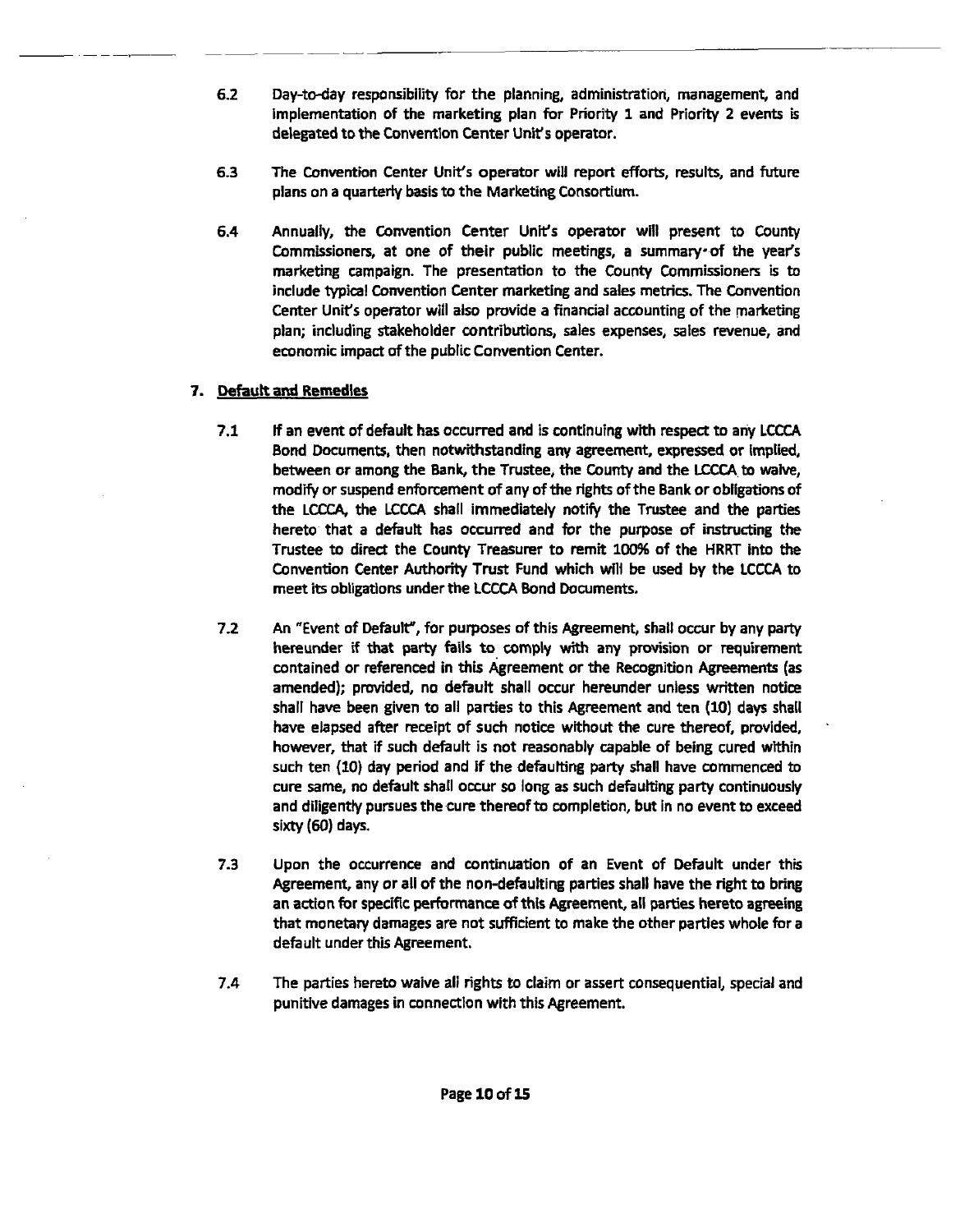**7.5** In any proceeding arising under this Agreement, the prevailing party(ies) shall **be** entitred to recover the costs of the proceeding, as well as reasonable attorneys' fees and expenses before and at trial, on appeal, in bankruptcy and in post judgment collection, **as** such post judgment **costs** may be awarded by the court.

## 8. Miscellaneous

- 8.1 The validity, performance and all matters relating to **the** interpretation and **effect**  of this Agreement and any amendment thereto shall be governed by the laws of the Commonwealth of Pennsylvania, exduding its rules with respect to confiict **of**  laws. The parties consent to **the** personal jurisdiction of the state court in Lancaster County, Commonweatth **of** Pennsylvania, and the federal court in the Eastem **via** of the Commonwealth of Pennsylvania, which courts shall constitute the **exdusiw** forum for all court proceedings involving the enforcement of this Agreement and the resolution **of** all diiputes related to the subject of this Agreement, whenever, wherever and howewr arising, whether at law, in equity or otherwise and whether the dispute involves an alleged breach of **contract,**  vlolatlon of law or tort of any kind.
- 8.2 **This** Agreement shall not be assigned by any party without the prior written consent of the others.
- 8.3 Each party hereto represents and wanants to the other that (i) it has adequate power and authority to conduct its business as presently conducted or contemplated hereby to be conducted by it, to enter into this Agreement and to perform its obligations hereunder, and (ii) the individual executing this Contract has, is vested with, and possesses fully authority to bind the party on whose behalf he or she executes this Agreement. Further, the parties represent to each other that this Agreement has been duly authorized, executed and delivered **by**  it and does not contravene any law, rule or regulation applicable to it.
- 8.4 All notlces to **be given** by either patty to the other shall be in writing and hall be effective upon receipt, and may be delivered or mailed by certified mail, return receipt requested, postage prepaid, or sent **by** a nationally recognized overnight carrier addressed as set forth below.

~o~itv: **TO** county: City of Lancaster City of Lancaster County of Lancaster Attn: Mayor Attn: Chief Clerk **120 North Duke Street 150 N. Queen St.** 

With a copy to: With a copy to: City of Laneaster County of Lancaster Attn: Solicitor **Attn** : Solicitor **UO** North Duke Street 150 N. Queen St., Suite **<sup>714</sup>** Lamaster, Pennsylvania **17608** Lancaster, Pennsylvania **17603** 

Lancaster, Pennsylvania **17608** Lancaster, Pennsylvania **17603** 

 $\epsilon$ 

Page 11 of 15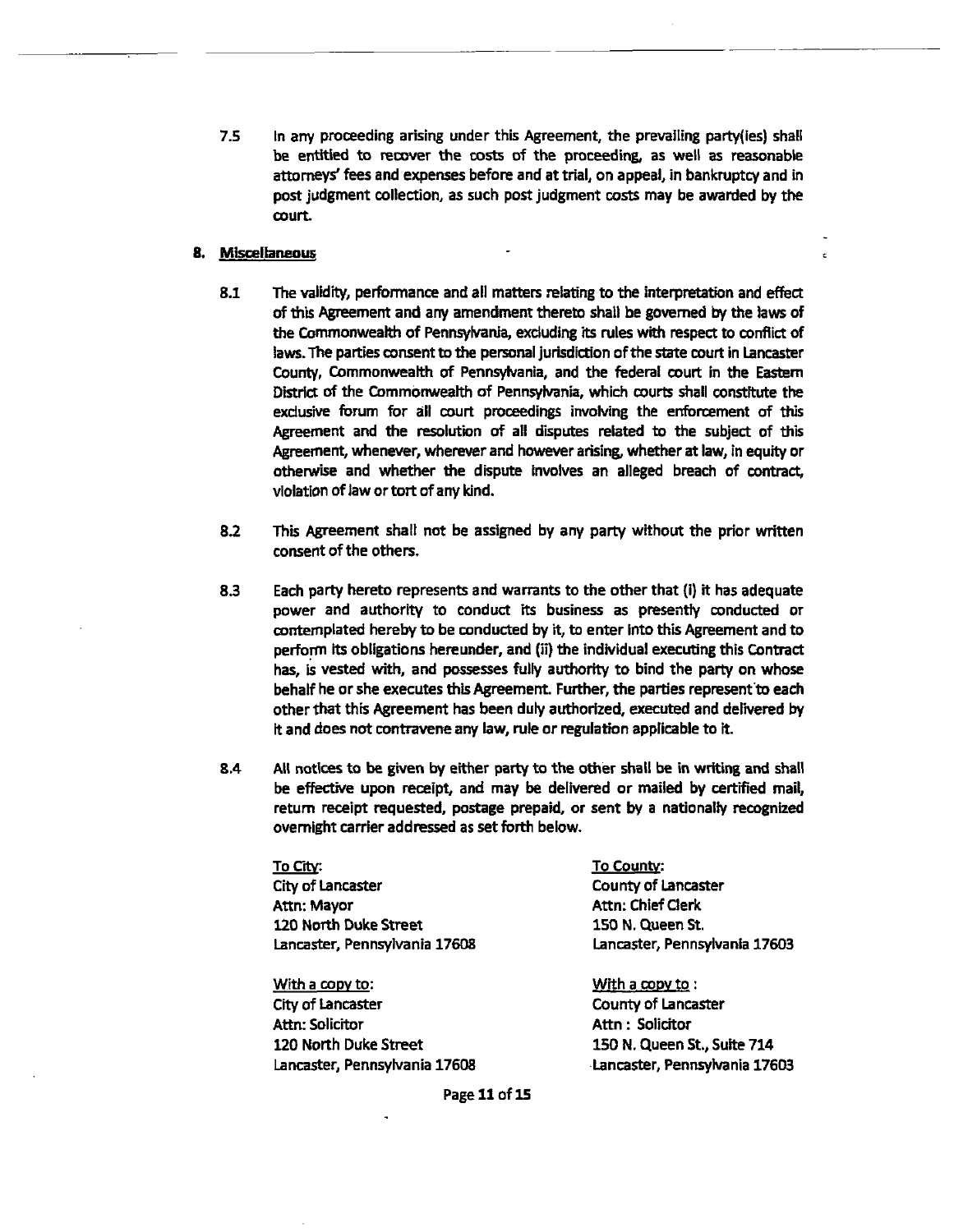To LCCCA: Lancaster County Convention Center Authority Attn: Executive Director **25 South** Queen Street Lancaster, Pennsylvania 17603 To PDCVB: Pennsylvania Dutch Convention & Visitors Bureau Attn: President 501 Greenfield Road Lancaster, Pennsylvania 17601

To Redevelopment Authority: Redevelopment Authority of **the** City of Lancaster 120 North Duke Street Lancaster, PA 17608

To CRlZ Authoritv. Lancaster City Revitalization and Improvement Zone Authority 120 North Duke Street Lancaster, PA 17608

or such other addresses as either **party** may designate by written notice to the other by the method above.

- **8.5** This Agreement shall not be amended, **modified,** changed, waived, discharged, terminated or assigned without the prior written consent of the party or **parties**  against whom the enforcement **of** said alteration is sought.
- 8.6 No action or failure to act by the parties shall constitute a waiver of a right or duty afforded them under the Agreement, nor shall such action or failure to act constitute approval of or acquiescence in a breach hereunder, except as may be spedficatly agreed in writing.
- 8.7 If in any judicial proceedings a court shall refuse to enforce any provision of this Agreement, then such unenforceable provision shall be deemed eliminated from this Agreement for the purpose of such proceedings, to the extent necessary to permit the rernatning provisions to **be** enforced, unless the provision(s) invalidated relate to the payment of money, in which event this Agreement will be terminated unless the parties agree to an amendment which is the economic equivalent of the provision(s) invalidated. To the full extent, however, that the provisions of any applicable law may **be** waived, they are hereby waived to the end that this Agreement be deemed to be valid and binding agreement enforceable in accordance with its terms, and in the went that any provision hereof shall be found to be invalid or unenforceable; such provision shall be construed by limiting it so as to be valid and enforceable to the maximum extent consistent with and possible under applicable law.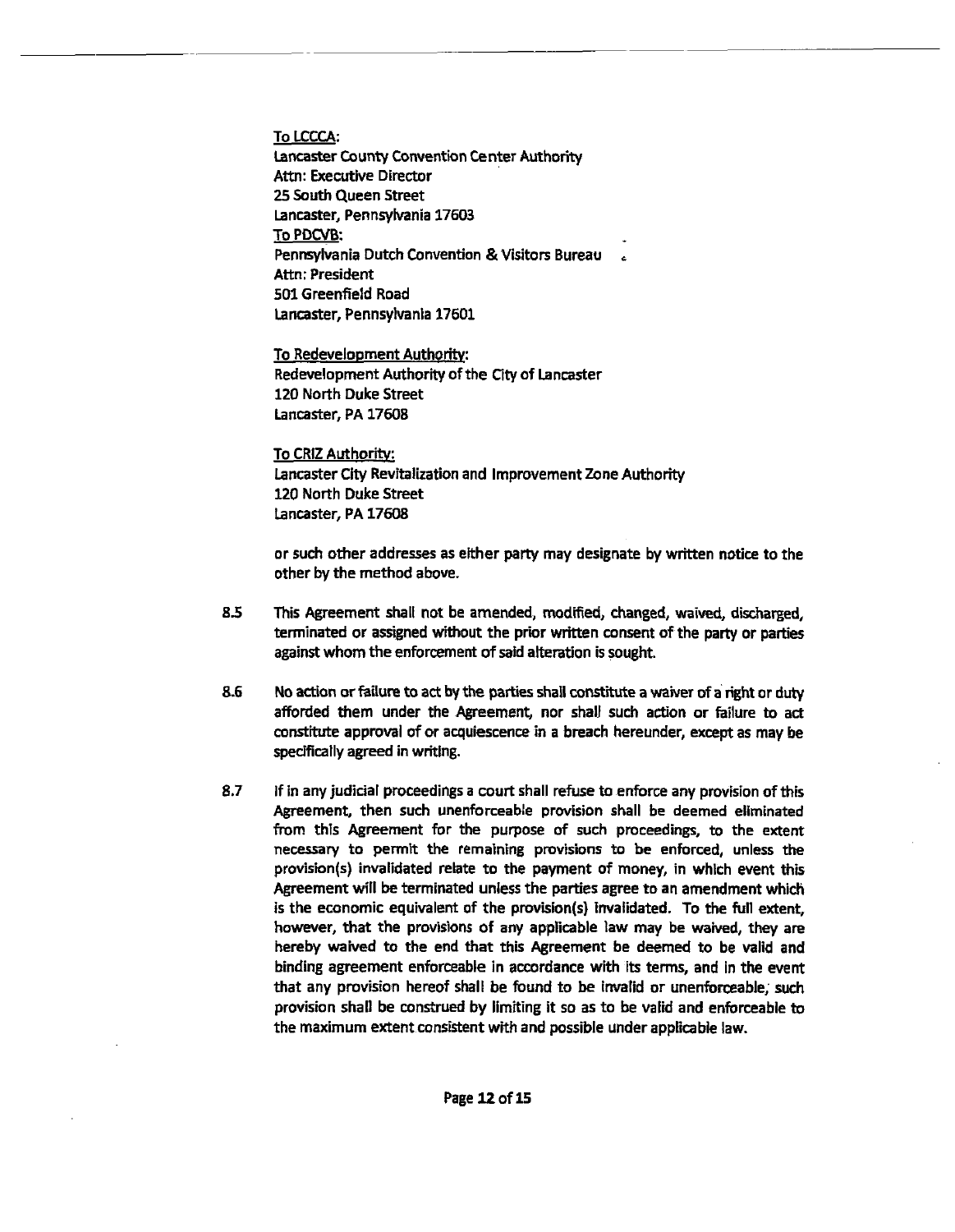- **8.8** Nothing in **thii** Agreement is intended nor shall it be construed or interpreted to waive or modify the immunities and limitations on liability provided for by law in Pennsylvania Statutes section 76.28, including but not limited to the Pennsylvania Political Subdivision Tort Claims Act 42-PA CS.A Section **8541** et seq.
- **8.9** This Agreement shall be effective as to each party only upon proper ewecution and delivery by each party hereto. This Agreement may **be** executed in multiple counterparts, each of which shall be treated as an original, but all of which shall together constitute one and the same Instrument.
- 8.10 All of the recitals set forth at the outset of this Agreement are incorporated into, and form a material part of, this Agreement.
- 8.12 Any intention to create a joint venture or partnership between or among the parties is hereby expressly disclaimed.
- **8.13** The **aty** and **County** shall be added as an additional insured on the liability insurance policy applicable to the Condo &ciation. Any and all expenses associated with adding the City and the County shall be paid 100% by the LCCCA.

IN **WITNESS WHEREOF,** the duly authorized representatives of the parties haw set their hand on the date first written above.

**LCCCA: BY: WIMESS:** 

PDCVB:

**BY:** 

**WITNESS:**